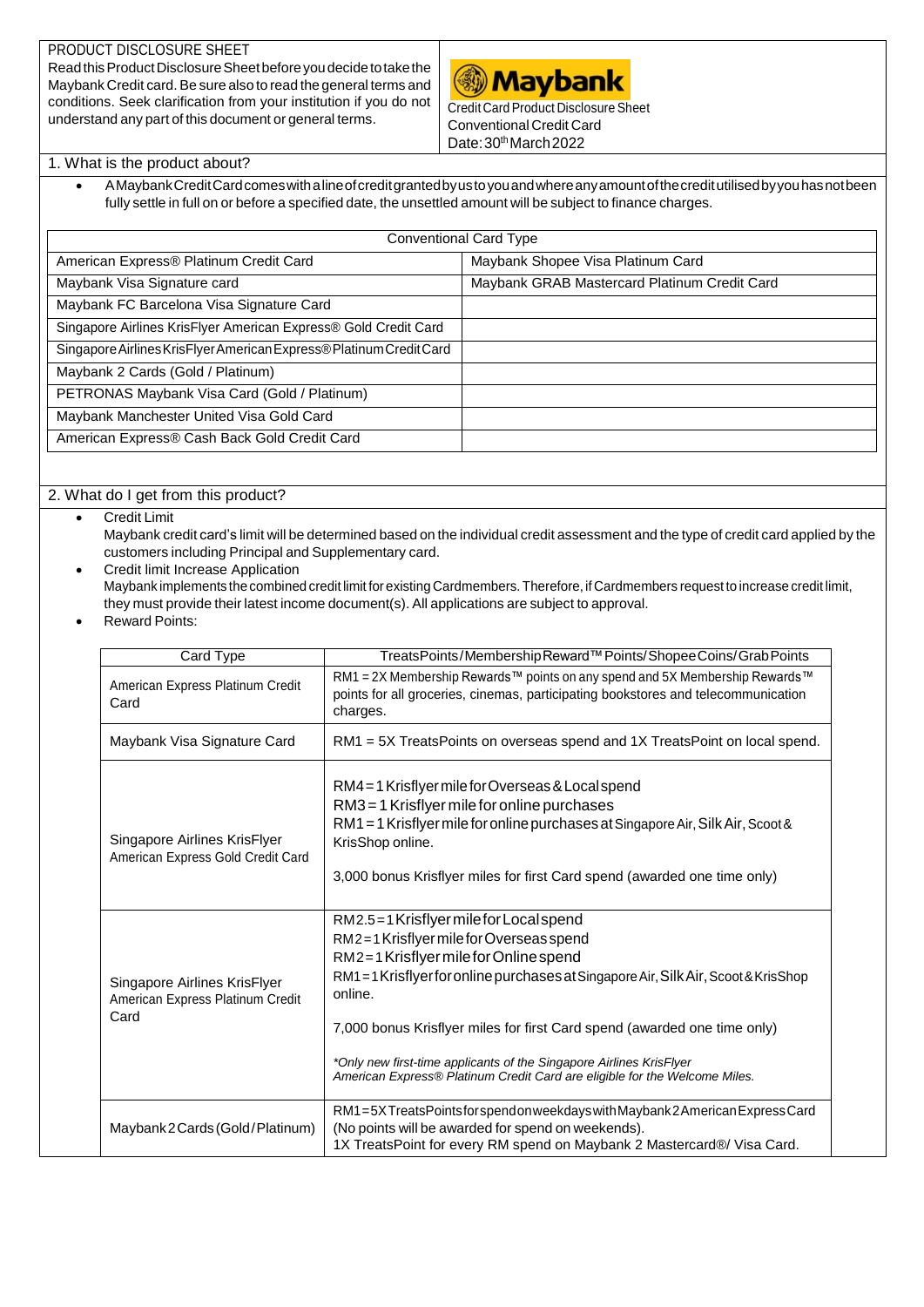| Maybank Manchester United Visa<br><b>Gold Card</b>     | RM1 = 1X TreatsPoint for all purchases and 5X TreatsPoints on groceries spend.<br>RM1 = 5X TreatsPoints for all purchases (except petrol and groceries) when<br>Manchester United wins a Premier League Match.<br>RM1 = 10X TreatsPoints for spend on United Direct Online Megastore at<br>www.manutd.com                                                                                                                                                                                                                                                                                                                                                                                            |                                                                                                                                                                                                                                                                                                                                                                                               |  |  |  |
|--------------------------------------------------------|------------------------------------------------------------------------------------------------------------------------------------------------------------------------------------------------------------------------------------------------------------------------------------------------------------------------------------------------------------------------------------------------------------------------------------------------------------------------------------------------------------------------------------------------------------------------------------------------------------------------------------------------------------------------------------------------------|-----------------------------------------------------------------------------------------------------------------------------------------------------------------------------------------------------------------------------------------------------------------------------------------------------------------------------------------------------------------------------------------------|--|--|--|
| PETRONAS Maybank Visa Card (Gold<br>/ Platinum)        | RM1 = 5X TreatsPoints for all purchases made at PETRONAS Service Station on<br>weekdays and 8X TreatsPoints on weekends.<br>RM1 = 8X TreatsPoints for purchase on groceries on weekends.                                                                                                                                                                                                                                                                                                                                                                                                                                                                                                             |                                                                                                                                                                                                                                                                                                                                                                                               |  |  |  |
| Maybank Shopee Visa Platinum Card                      | Every 28th of each month and 9.9/11.11/12.12 and CNY Campaign (1 Day) and<br>Raya Campaign (1 Day) (Special)<br>Every RM1 Spend:<br>Shopee Spend<br>Dining/Paywave/Entertainment Spend<br><b>Other Spend</b><br>Remainder of the Calendar year (Normal)<br>Every RM1 Spend:<br>Shopee Spend<br>Dining/Paywave/Entertainment Spend<br>Other Spend<br>Capped at 5,000 Maybank Shopee Coins per statement cycle<br>$\bullet$<br>Maybank Shopee Coins capped)<br>Excess spend will be converted to TreatsPoints<br>No Maybank Shopee Coins and TreatsPoints will be rewarded for all<br>transactions go through "Deals, Top-ups & Bills" and "Food & Services<br>Vouchers" in the Shopee application     | 5x Maybank Shopee Coins<br>4x Maybank Shopee Coins<br>1x Maybank Shopee Coins<br>2x Maybank Shopee Coins<br>2x Maybank Shopee Coins<br>1x Maybank Shopee Coins<br>Welcome gift of 5,000 Maybank Shopee Coins will be awarded upon<br>activation and first retail transaction with a minimum accumulative spend of<br>RM300 within 45 days from the date card is approved (excluded from 5,000 |  |  |  |
| Maybank GRAB Mastercard<br><b>Platinum Credit Card</b> | RM1 = 5 Maybank Grab Points for all purchases made in the Grab application (including<br>Grab e-wallet reloads)<br>RM1=2MaybankGrabPointsforalle-commerce and overseas purchases<br>RM3 = 1 Maybank Grab Points for all other RM spend<br>. Welcome gift of 1,000 Maybank Grab Points will be awarded first spend<br>• Welcome gift of 5 X RM5 GrabRide voucher and 5 X RM5 GrabFood voucher will be<br>awarded upon a minimum accumulative spend of RM300 in the Grab application<br>within 45 days from the date card is approved<br>Note: No Maybank Grab Points will be awarded for spend on government bodies,<br>payment via JomPAY and FPX, and any reloads on e-wallets except Grabe-wallet. |                                                                                                                                                                                                                                                                                                                                                                                               |  |  |  |

 *Note (applicable to all cards mentioned above):* 

o *Transactionsforutilities,education,EzyPayandinsurancewillearn1XTreatsPointsandNoTreatsPointswillbeawardedforspendon government bodies, any reloads on e-wallets, payment via JomPAY and FPX.*

o *No TreatsPoints will be awarded for any Cash Back earning transaction.* 

<sup>o</sup> *Validity of TreatsPoints is 3 years.*

<sup>o</sup> *No expiry for Membership Rewards™ points.*

Cash Back:

| Card Type                                            | Cash Back                                                  | Capping Per month |
|------------------------------------------------------|------------------------------------------------------------|-------------------|
| Maybank Visa Signature Card                          | 5% Cash Back for all petrol and groceries (domestic only). | <b>RM88</b>       |
| Maybank FC Barcelona Visa Signature  <br>Card        | 1% Cash Back for all purchases for all year-long.          | RM50              |
| Maybank 2 American Express Card<br>(Gold / Platinum) | 5% Cash Back for purchases on weekends.                    | RM50              |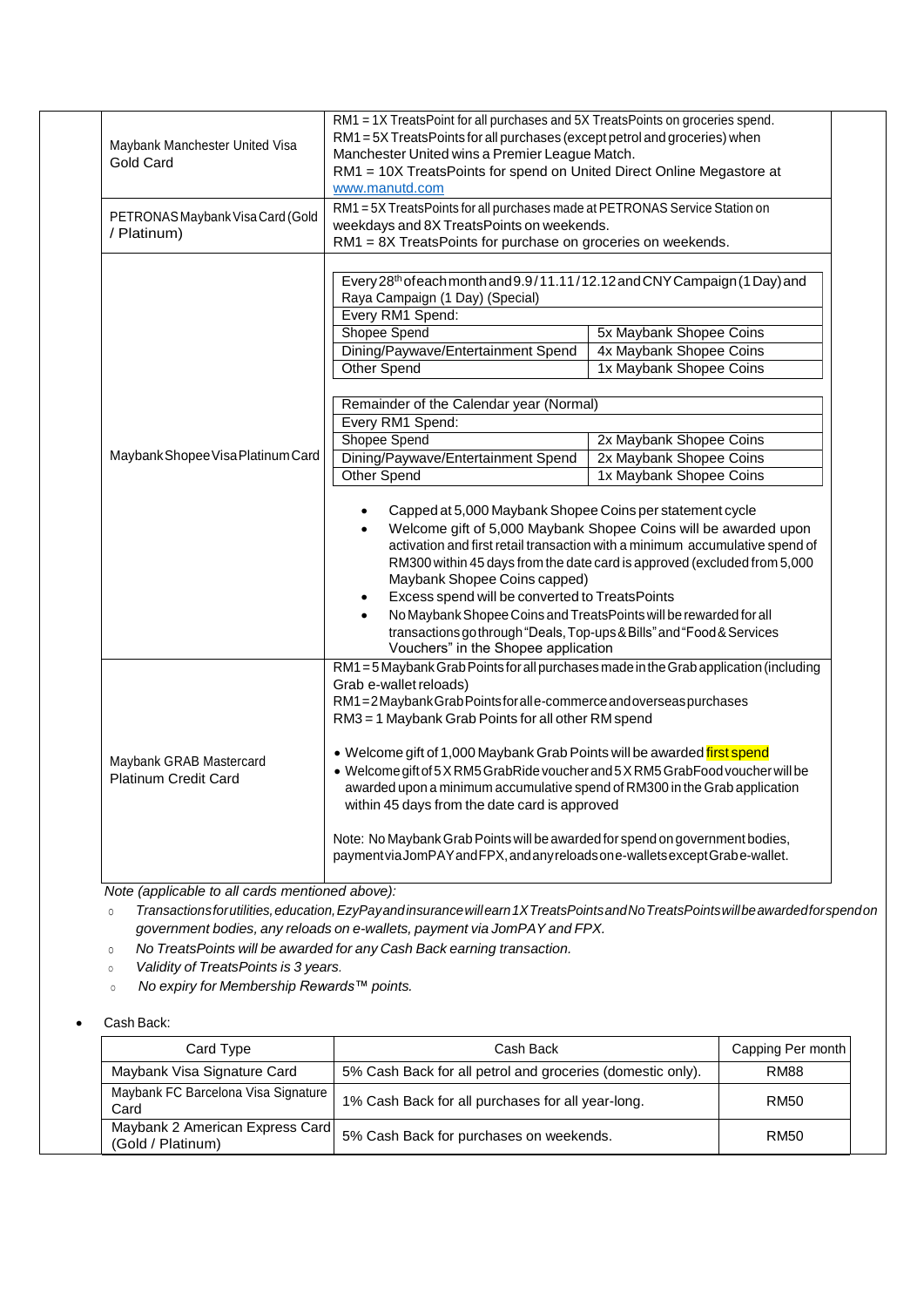| American Express Cash Back Gold<br>Credit Card    | 1% Cash Back on local spend and 1.5% Cash Back on overseas<br>spend. | No capping |  |
|---------------------------------------------------|----------------------------------------------------------------------|------------|--|
| $Moto (Amoliophlo to all as de machine polohovol$ |                                                                      |            |  |

*Note (Applicable to all cards mentioned above):*

o No Cash Back will be awarded for spend on government bodies, utilities, any reloads on e-wallets, payment via JomPAY and FPX.

| Card Features: |
|----------------|
|                |

| CardType                                                              | <b>Card Benefit</b>                                                                                                                                                                                                                                                                                                                                                                                                                                                                           |  |  |  |  |
|-----------------------------------------------------------------------|-----------------------------------------------------------------------------------------------------------------------------------------------------------------------------------------------------------------------------------------------------------------------------------------------------------------------------------------------------------------------------------------------------------------------------------------------------------------------------------------------|--|--|--|--|
| American Express Platinum Credit Card                                 | - Platinum Lifestyle Programme - Hotel Partners, Leisure Partners & Golf<br>Partners<br>- Complimentary Travel & Retail Insurance.<br>- Retail Protection.<br>- 24/7 Online Fraud Account Access and Global Assistant.                                                                                                                                                                                                                                                                        |  |  |  |  |
| Maybank Visa Signature Card                                           | - Visa Airport Speed Pass. Please visit www.airportspeedpass.com                                                                                                                                                                                                                                                                                                                                                                                                                              |  |  |  |  |
| Maybank FC Barcelona Visa Signature Card                              | - Travel insurance coverage                                                                                                                                                                                                                                                                                                                                                                                                                                                                   |  |  |  |  |
| Singapore Airlines KrisFlyer American Express<br>Gold Credit Card     | - 50% savings on every Plaza Premium Lounge visit<br>- Car Rental (Hertz & Avis)<br>- Live The World (>700 offers globally)<br>- Travel Protection Coverage up to RM 750,000<br>- Missed Connection & Luggage Delay coverage up to RM 1000<br>- Loss of Luggage coverage is up to RM 2,000<br>- Emergency replacement card.                                                                                                                                                                   |  |  |  |  |
| Singapore Airlines KrisFlyer American Express<br>Platinum Credit Card | - Fast Track to KrisFlyer Elite Gold membership with RM35K annual spend on<br>Singapore Airlines<br>- 5x Plaza Premium Lounge visits per year<br>- Mr & Mrs Smith Silversmith Elite status.<br>- 20% savings on Meet & Greet services with Fastrack VIP<br>- Car Rental (Hertz & Avis)<br>- Live The World (>700 offers globally)<br>- Travel Protection Coverage up to RM 750,000<br>Missed Connection & Luggage Delay coverage up to RM 1,500<br>Loss of Luggage coverage is up to RM 2,500 |  |  |  |  |
| Maybank 2 Platinum Cards                                              | - Travel insurance coverage                                                                                                                                                                                                                                                                                                                                                                                                                                                                   |  |  |  |  |
| PETRONAS Maybank Visa Card (Gold / Platinum)                          | - Free subscription fee for Maybank Touch n' Go Zing Card<br>- Enjoy Mesra points at all PETRONAS Station.                                                                                                                                                                                                                                                                                                                                                                                    |  |  |  |  |
| Maybank Manchester United Visa Gold Card                              | - 10% discount for purchase at United Direct Online Megastore and outlet at<br>Old Trafford<br>- 10% discount at Red Café at Old Trafford on food and drinks<br>- 20% discount on full paying adult and concession tickets purchase at Old<br><b>Trafford Football Ground.</b>                                                                                                                                                                                                                |  |  |  |  |
| American Express Cash Back Gold Credit Card                           | $-NiI-$                                                                                                                                                                                                                                                                                                                                                                                                                                                                                       |  |  |  |  |
| Maybank Shopee Visa Platinum Card                                     | $-Ni-$                                                                                                                                                                                                                                                                                                                                                                                                                                                                                        |  |  |  |  |
| Maybank GRAB Mastercard Platinum Credit<br>Card                       | - Accelerated Platinum Grab Membershipupgrade<br>- More privileges with Mastercard at https://specials.priceless.com/en-<br>my/homepage                                                                                                                                                                                                                                                                                                                                                       |  |  |  |  |

3. What the fees and charges I have to pay?

Fees / Charges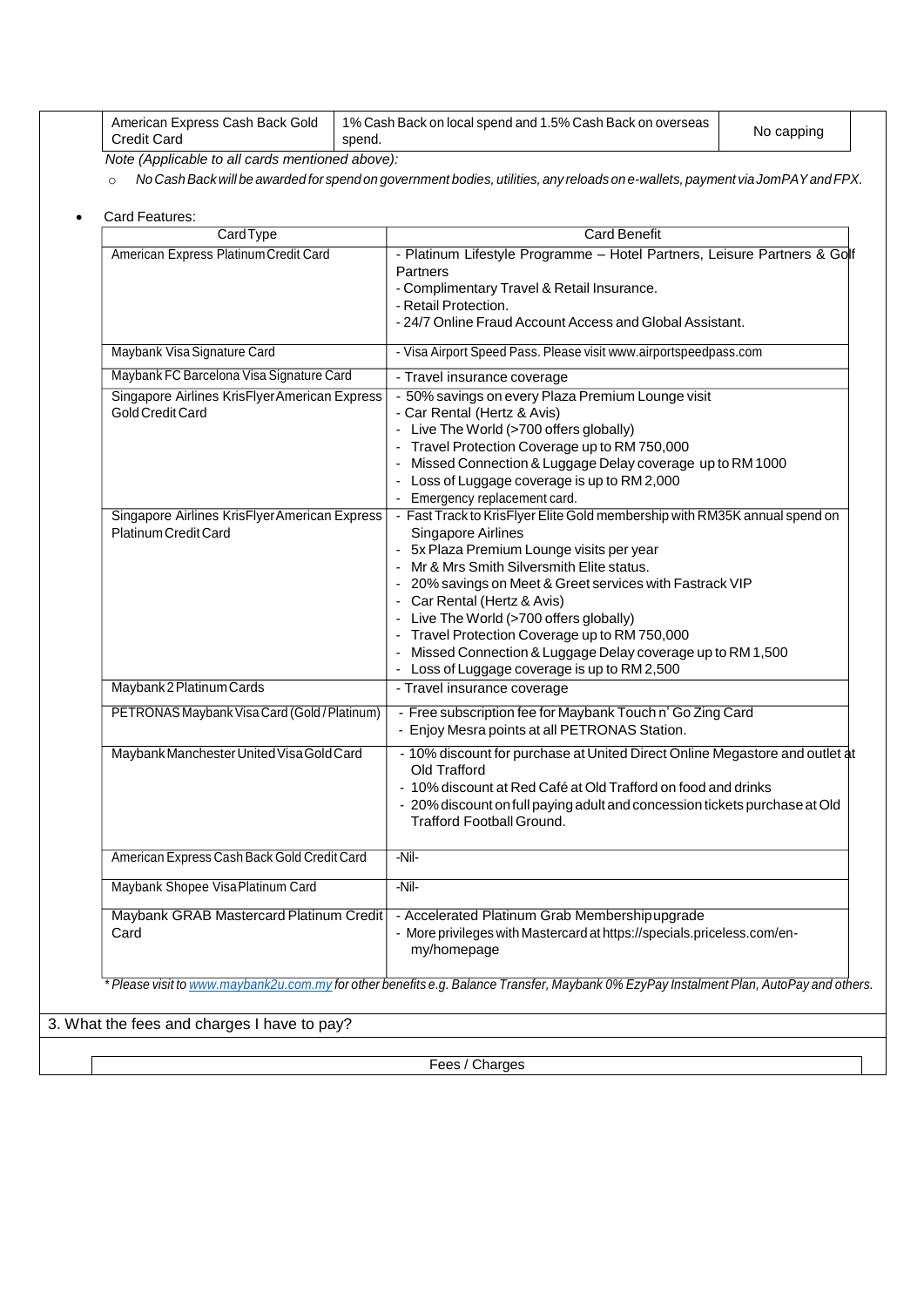| <b>Annual Fees</b>                            |                                                                                                                                                                                                                                                                                                                                                                                                                                                                                                                                                                                                                                                                                                                                                                                                                                                        |                                            |                                |                                         |                                                            |  |
|-----------------------------------------------|--------------------------------------------------------------------------------------------------------------------------------------------------------------------------------------------------------------------------------------------------------------------------------------------------------------------------------------------------------------------------------------------------------------------------------------------------------------------------------------------------------------------------------------------------------------------------------------------------------------------------------------------------------------------------------------------------------------------------------------------------------------------------------------------------------------------------------------------------------|--------------------------------------------|--------------------------------|-----------------------------------------|------------------------------------------------------------|--|
|                                               | Card Type                                                                                                                                                                                                                                                                                                                                                                                                                                                                                                                                                                                                                                                                                                                                                                                                                                              | <b>RM800</b>                               | Principal                      |                                         | Supplementary<br>RM550 (First year fee waiver              |  |
|                                               | American Express Platinum Credit Card                                                                                                                                                                                                                                                                                                                                                                                                                                                                                                                                                                                                                                                                                                                                                                                                                  | (First Year Fee<br>Waiver)                 |                                | for the first 2 supplementary<br>cards) |                                                            |  |
|                                               | Maybank Visa Signature Card                                                                                                                                                                                                                                                                                                                                                                                                                                                                                                                                                                                                                                                                                                                                                                                                                            | <b>RM550</b><br>(First Year Fee<br>Waiver) |                                |                                         | First 4 cards free and 5th cards<br>onward RM150 per card. |  |
|                                               | Singapore Airlines KrisFlyer American<br><b>Express Gold Credit Card</b>                                                                                                                                                                                                                                                                                                                                                                                                                                                                                                                                                                                                                                                                                                                                                                               | <b>RM100</b><br>(First Year Fee<br>Waiver) |                                | <b>RM50</b>                             |                                                            |  |
|                                               | Singapore Airlines KrisFlyer American<br>Platinum Platinum Credit Card                                                                                                                                                                                                                                                                                                                                                                                                                                                                                                                                                                                                                                                                                                                                                                                 | <b>RM300</b><br>(First Year Fee<br>Waiver) |                                | <b>RM150</b>                            |                                                            |  |
|                                               | American Express Cash Back Gold<br><b>Credit Card</b>                                                                                                                                                                                                                                                                                                                                                                                                                                                                                                                                                                                                                                                                                                                                                                                                  | <b>RM70</b><br>(First Year Fee<br>Waiver)  |                                | Cards)                                  | RM45 (First year fee waiver<br>for first 2 Supplementary   |  |
|                                               | Maybank FC Barcelona Visa Signature<br>Card                                                                                                                                                                                                                                                                                                                                                                                                                                                                                                                                                                                                                                                                                                                                                                                                            |                                            |                                |                                         |                                                            |  |
|                                               | Maybank 2 Cards (Gold / Platinum)<br>PETRONASMaybank Visa Card (Gold/<br>Platinum)<br>Manchester United Visa Gold Card<br>Maybank Shopee Visa Platinum Card                                                                                                                                                                                                                                                                                                                                                                                                                                                                                                                                                                                                                                                                                            |                                            | Free For Life<br>Free For Life |                                         |                                                            |  |
|                                               | Maybank Grab Mastercard Platinum<br><b>Credit Card</b>                                                                                                                                                                                                                                                                                                                                                                                                                                                                                                                                                                                                                                                                                                                                                                                                 |                                            |                                |                                         |                                                            |  |
| <b>Finance Charges</b>                        | Conditions Repayment months/Total 12 months                                                                                                                                                                                                                                                                                                                                                                                                                                                                                                                                                                                                                                                                                                                                                                                                            | Per Month<br>Per Annum                     |                                |                                         |                                                            |  |
|                                               | For prompt repayment of 12/12 months                                                                                                                                                                                                                                                                                                                                                                                                                                                                                                                                                                                                                                                                                                                                                                                                                   |                                            | 1.25%                          |                                         | 15%                                                        |  |
|                                               | For prompt repayment of 10/12 months                                                                                                                                                                                                                                                                                                                                                                                                                                                                                                                                                                                                                                                                                                                                                                                                                   |                                            | 1.42%                          |                                         | 17%                                                        |  |
|                                               | For Prompt repayment of less than 10/12 months<br>Cash Advance (calculated on a daily basis)                                                                                                                                                                                                                                                                                                                                                                                                                                                                                                                                                                                                                                                                                                                                                           |                                            | 1.50%<br>1.50%                 |                                         | 18%<br>18%                                                 |  |
| Cash Advance Fee                              | 5% from the withdrawal amount or a minimum of RM18, whichever is higher                                                                                                                                                                                                                                                                                                                                                                                                                                                                                                                                                                                                                                                                                                                                                                                |                                            |                                |                                         |                                                            |  |
| Card Replacement Fee                          | Ringgit Malaysia Fifty (RM50.00) for each of the replacement Card on one (1) Card Account.                                                                                                                                                                                                                                                                                                                                                                                                                                                                                                                                                                                                                                                                                                                                                             |                                            |                                |                                         |                                                            |  |
| Sales Draft Retrieval Copy Fee                | Photocopy of sales draft at RM15 per copy.                                                                                                                                                                                                                                                                                                                                                                                                                                                                                                                                                                                                                                                                                                                                                                                                             |                                            |                                |                                         |                                                            |  |
| <b>Statement Copy Request</b><br>Fee          | RM5 per month statement (statement period within 2 years)<br>Note: In exception of damage, non-received and missing, the fixed fee of RM5 per statement copy<br>applies for request above 3 months from the current statement date<br>RM10- per month statement (statement period beyond 2 years)                                                                                                                                                                                                                                                                                                                                                                                                                                                                                                                                                      |                                            |                                |                                         |                                                            |  |
| <b>Legal Fees</b>                             | On solicitor and client basis plus other expenses incurred by Maybank in the enforcement of<br>Maybank's right and entitlement under T&C                                                                                                                                                                                                                                                                                                                                                                                                                                                                                                                                                                                                                                                                                                               |                                            |                                |                                         |                                                            |  |
| Overseas Transaction<br><b>Conversion Fee</b> | The currency of transactions conducted outside Malaysia will be converted into U.S. Dollars before<br>being converted into Ringgit Malaysia on the date the transaction record is received and/or processed<br>by us. The converted amounts will be shown on your statement. The exchange rate used for the<br>conversion may differ from the rate prevailing on the date of the transaction, due to market<br>fluctuation. The exchange rate used for the conversion reflects a bundling of (i) currency conversion<br>components of 1.25% imposed by Visa International or Mastercard International (in the case of Visa<br>or Mastercard Credit Cards), (ii) a currency conversion rate of 2.5% imposed by American Express<br>International (in the case of American Express cards), and (ii) 1% or other rate imposed by us from<br>time to time. |                                            |                                |                                         |                                                            |  |
| Service Tax                                   | Principal Card: RM25 per Card<br>Supplementary Card: RM25 per Card                                                                                                                                                                                                                                                                                                                                                                                                                                                                                                                                                                                                                                                                                                                                                                                     |                                            |                                |                                         |                                                            |  |
|                                               | Note: Service tax will be imposed on each Principal and Supplementary Credit/Charge Cards upon<br>card activation (or 3 months after the issuance of the card whichever comes first) and card<br>anniversary.                                                                                                                                                                                                                                                                                                                                                                                                                                                                                                                                                                                                                                          |                                            |                                |                                         |                                                            |  |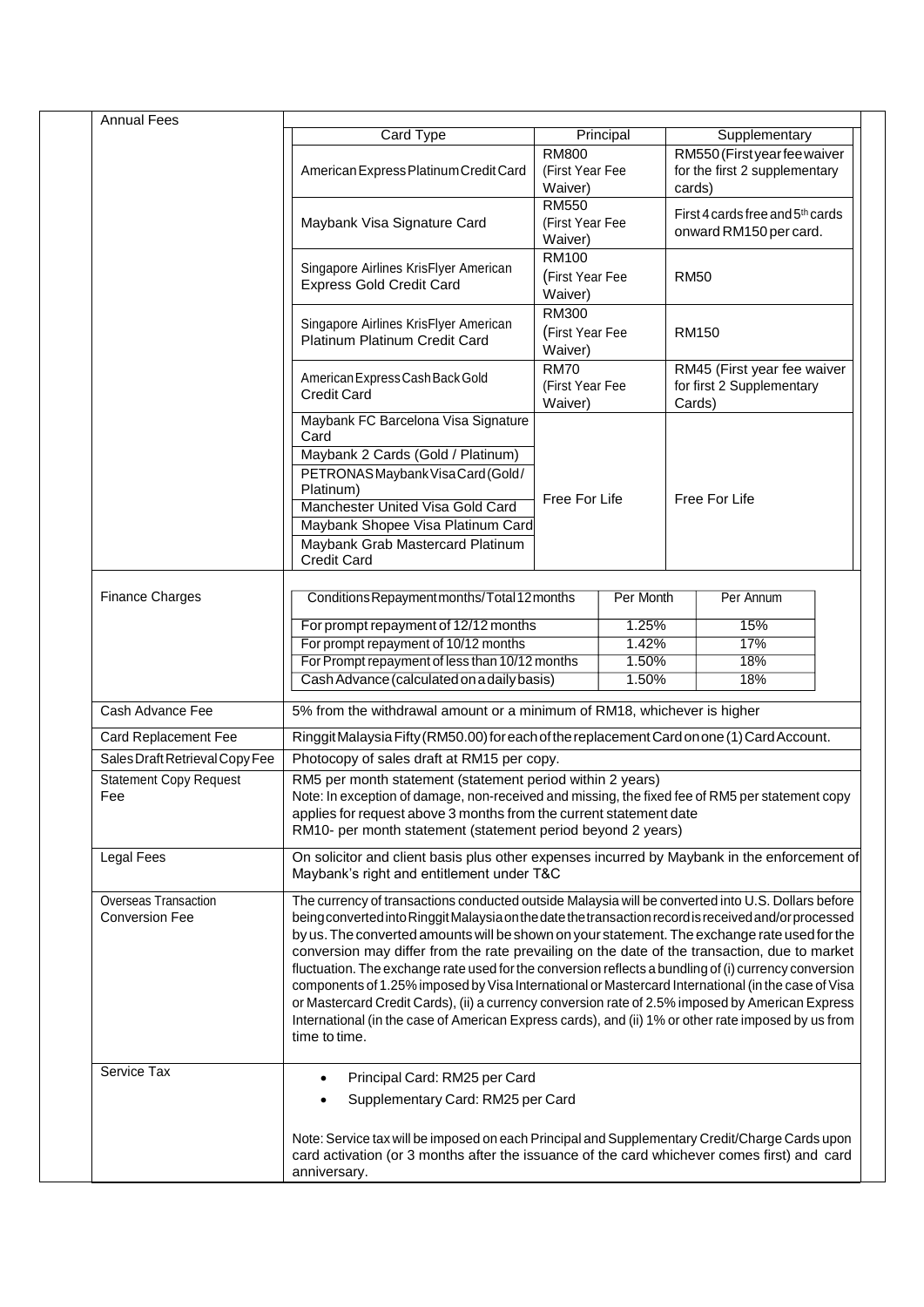\**NotwithstandingtheaboveTermsandConditions,theBankmayatitsdiscretionvarytherateofsuchfeesandchargesbygivingTwentyOne(21) calendardays priornoticetotheCardmembersandsuchamendedrateshalltakeeffectfromthedatespecifiedinthesaidnotice.* 4. What are my obligations? Minimum monthly repayment: 5% of statement balance\* + 100% monthly instalment\*\*(if any) + 100% past due amount (if any) + amount exceeded credit limit (if any); OR RM25; whichever is higher on payment due date \*Exclude new credit card instalment approved from 1 October 2019 onwards \*\*Onlyapplicabletonewcreditcardinstalmentplani.e:BalanceTransfer,CashTreats,EzyCash,EzyPay&EzyPayPlusapprovedfrom 1 October 2019 onwards. The Cardmember should notify Maybank within 20 days from the closing date of billing period as stated on the statement of the account should there be dispute or discrepancies. Cardmember is to take all reasonable precaution to prevent loss or theft of the Credit Card. The Cardmember shall notify Maybank by telephone, fax or email immediately upon discovery of lost ortheft and confirm the same in writing to Maybank The Principal Cardholder will be responsible and liable for all charges incurred by the Supplementary Cardmember. The Cardmember must ensure that to take all reasonable step and precaution to keep the Card and PIN secured at all times. Grace period for retail transactions (not applicable to balance transfer or cash advance) – No charge for 20 days from the statement date, if you have paid the full amount of your previous month's retail transactions. If you opt to pay partial or minimum payment, the finance charges on your unpaid retail transactions will be calculated from the day the transactions are posted to your account. The Cardmember must use the credit card responsibly, including not using for unlawful activity. The Cardmember must check the account statement and report any discrepancy without undue delay. 5. If you fail to fulfil my obligation. Late payment Charges: 1% of the unpaid outstanding balance, subject to a minimum of RM10, whichever is higher, up to a maximum of RM100. FinanceCharge:isimposedontheoutstandingretailandcashadvances/withdrawaltransactionthatisnotpaidafterthepaymentduedate. For retail transaction, finance charge is calculated from posting date till full payment is made. For cash advance/withdrawal transaction, finance charge is calculated from the transaction date till full payment is made. Right to set-off: any credit balance in your account maintained with us against any outstanding balance in this credit card account without assigning reason, by giving 7 calendar days prior notice on our attention to set off a credit balance. Liability for unauthorized transactions: The Cardmember shall be liable for all charges and advances whatsoever arising from all transactions, whether authorized or unauthorized, effected with the credit card. If you fail to abide by the terms and conditions of the credit card, we have the right to terminate your card. Cardmember will be liable for PIN based unauthorised transaction if Cardmember has: i) acted fraudulently ,or ii) delayed in notifying us as soon as reasonably practicable after having discovered the loss or unauthorised use of your card, or iii) voluntarily disclosed your PIN to another person, or iv) recorded your PIN on the card, or anything kept in close proximity with your card Cardmember will be liable for unauthorised transactions which require Signature card or with a contactless card, if you have: i) acted fraudulently, or ii) delayed innotifyingus as soon as reasonable practicable after having discovered the loss or unauthorised use of your card, ii) or left your card or item containing your card unattended in places visible and accessible to others, or v) voluntarily allowed another person to use your card. Maybank shall be entitled at any time at its absolute discretion and without the need to provide any reasons, to revise, vary and/or reduce the Cardmember's Credit Limit and such change of Credit Limit takes effect immediately upon notification to the Cardmember.The Cardmember shall bedeemed notified whensuch change of CreditLimit is reflected in the monthly statement of account. 6. What are the major risks?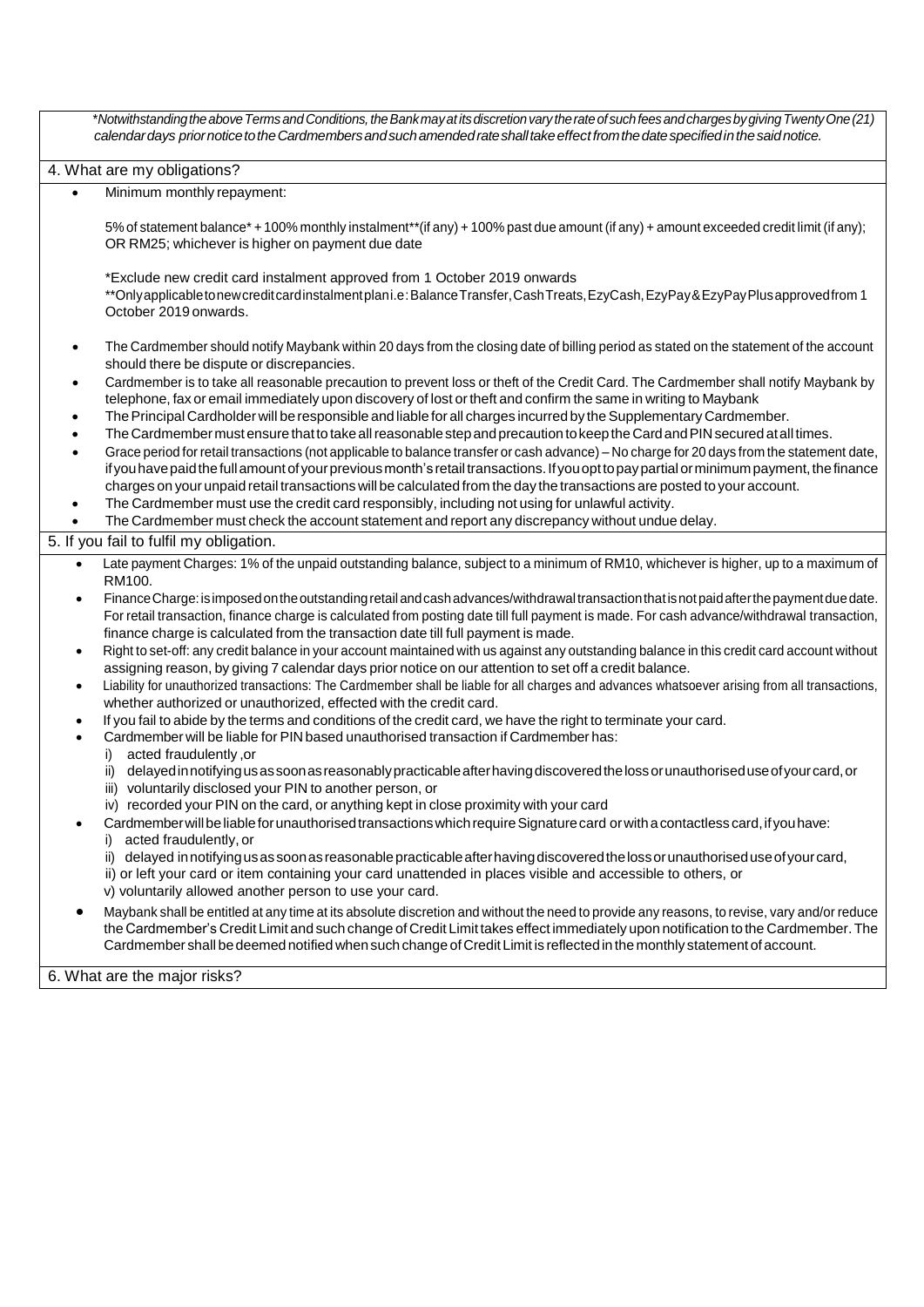By paying only minimum monthly payment, the charge amount and the time taken to settle the full amount will be increased. Think about your payment capacity prior to charging the credit card. The finance charges imposed on the outstanding balance for this credit card is based on a tiered pricing structure in accordance to your payment history. Effective 15 August 2019, the finance charge is imposed on any of your unpaid outstanding balance including all finance charges and any fees (except late payment charges) that were carried forward from the previous statement balances at the prevailing rate (based on a tiered pricing structure in accordance to your payment history), until the outstanding balances on your credit card statement are settled in full. If you have problems in paying your Maybank Card balances, kindly contact us early to discuss the alternative payment. You should notify us immediately after having found that your Maybank Card is lost or stolen. 7. What if I fully settle the balance before its maturity? (For balance transfer or flexi payment plans) Lock-in period : Up to 36 months Early settlement penalty:NA 8. What if I overpay my Maybank Credit Card bill? In the event of an overpayment in your Maybank Credit Card account(s), the overpayment would be used to offset any subsequent outstanding balance of thatCard. For cancellation of Maybank Credit Card(s) with an overpayment, the Bank shall proceed to transfer the overpaid amount through the following options: Transfer to your other valid Maybank Credit Card account(s); Transfer to your Maybank Savings or Current Account(s), excluding Joint Account and MAE Account; Youmayopttosign-upforanewMaybankCardorMaybankSavingsorCurrentAccountandtransfertheoverpaidamounttotherespective account; or In the event you do not have any other valid Maybank Credit Card account(s) or Maybank Savings or Current Account(s), please do advise us on the savings or current account details of another bank that you wish to transfer the overpaid amount to. 9. What do I need to do if there are changes to my contact details? It is important that you inform us of any change in your contact details to ensure that all correspondences reach you in a timely manner. To update your contact details, you may reach us via one of the following channels:- Telephone No : 1 300 88 6688 (Calling from Malaysia) or +603-78443696 (Calling from outside Malaysia) Email: [mbbcardservices@maybank.com.my](mailto:mbbcardservices@maybank.com.my) / [amex.customercare@maybank.com.my](mailto:amex.customercare@maybank.com.my) Write-inattentionto:Head,CardmemberInteraction,CustomerEngagement 7 th Floor Menara Maybank, 100, Jalan Tun Perak, 50050 Kuala Lumpur Fax: 03-7953 8600 Visit any nearest Maybank Branch. 10. Where can I get further information?